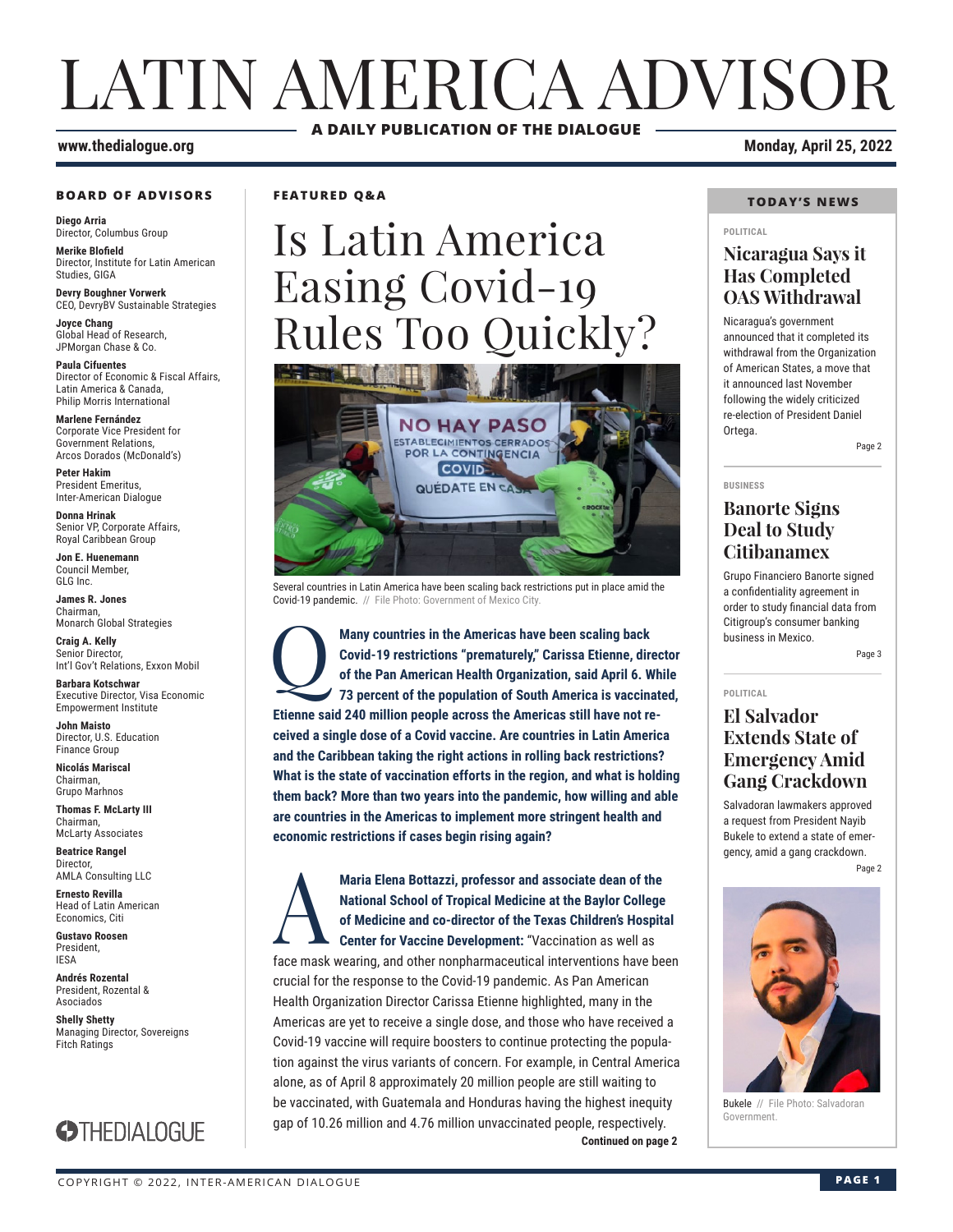#### **POLITICAL NEWS**

## El Salvador Extends State of Emergency for 30 More Days

El Salvador's Legislative Assembly on Sunday approved a request from President Nayib Bukele to extend a state of emergency that suspends some rights amid the government's crackdown on street gangs, local newspaper La Prensa Gráfica reported. The measure was approved with 67 votes in the unicameral 84 seat assembly, which Bukele's Nuevas Ideas party controls. Salvadoran authorities have used the state of emergency to arrest some 16,000 suspected gang members following a surge in homicides last month, the Associated Press reported. The original 30-day state of emergency, which lawmakers approved on March 27, restricts people's right to gather, to be informed of their rights and to have access to an attorney, the AP reported. It also allows authorities to detain people who have been arrested for as long as 15 days without filing charges against them. While Bukele has said the state of emergency is needed in order to fight gang-related crime, human rights groups have criticized the crackdown, saying many arrests have been arbitrary and have often been

based on locations where people live or on their appearance, the AP reported. "This state violence and arbitrariness will only invoke more violence," Celia Medrano, a San Salvador-based journalist specialized in human rights, told the Advisor in a **[Q&A](https://www.thedialogue.org/wp-content/uploads/2022/04/LAA220412.pdf)** published April 12. "The militarization of public security only shows that there is a lack of a criminal policy that provides sustainable results," Medrano added. Since the state of emergency has been in force, the Legislative Assembly has also extended increases in prison sentences for gang members and leaders, Reuters reported. "We are going to be chasing them until they are brought to justice. We want a country free of gangs," Defense Minister Rene Merino told reporters.

## Nicaragua Announces it Has Completed Pullout From OAS

Nicaragua's government announced Sunday that it has completed its withdrawal from the Organization of American States, Reuters reported. The OAS condemned the move, saying it violated international norms and will not go into effect until next year, according to the wire service. The Nicaraguan government also said it had closed the local OAS office and revoked the credentials of several OAS officials

#### **FEATURED Q&A / Continued from page 1**

Texas Children's Hospital Center for Vaccine Development (Texas Children's CVD), in partnership with the Public Health Informatics, Computational and Operations Research team at City University of New York recently published in The Lancet Public Health, a simulation in the United States to ascertain the value of using face masks indoors on the basis of different Covid-19 vaccination coverage levels. Our findings support the need to maintain face mask use, especially in locations where vaccine access and coverage is low (below 70 percent coverage). From a societal perspective, the use of face masks was shown to be cost-effective and

cost saving. Considering the unpredictability of the continued appearance of variants of concern, we still need a multiprong approach. Texas Children's CVD is currently working with vaccine manufacturers around the globe to technology transfer a traditional Covid-19 recombinant protein vaccine that can fill the production, accessibility and acceptance gap. Together, building additional global production, increasing the deployment of safe and effective vaccines and maintaining the use of face masks until a short time after achieving above 70 percent vaccination coverage levels will be key to ending this pandemic."

**Continued on page 4** 

#### **NEWS BRIEFS**

### **Former Honduran President Hernández Has U.S. Court Appearance**

Former Honduran President Juan Orlando Hernández had an initial appearance Friday in U.S. federal court in New York following his extradition from Honduras the previous day, the Associated Press reported. Hernández faces drug trafficking and weapons charges and appeared virtually before Judge Stewart D. Aaron who read Hernández his rights and a brief description of the charges facing him. Hernández, who has denied wrongdoing, is expected to enter a plea at his next court appearance on May 10.

### **Costa Rican Government Refuses to Pay Ransom Following Cyberattack**

Costa Rica's government has refused to pay a ransom following a cyberattack that has impaired the government's computer systems as it braced for hackers' publication of stolen information, the Associated Press reported Friday. The Central American country's government did not confirm the group behind the attack, though the Russian-speaking Conti gang has claimed responsibility, the AP reported. "The Costa Rican state will not pay anything to these cybercriminals," said President Carlos Alvarado. [Editor's note: See **[Q&A](https://www.thedialogue.org/wp-content/uploads/2022/04/LAA220422.pdf)** on cybercrime in Friday's Advisor.]

### **Indigenous Communities End Protest at Southern Copper Mine in Peru**

A group of Indigenous communities has ended a protest that had forced a suspension of production at Southern Copper's Cuajone mine in Peru, the government said Friday, Reuters reported. The demonstrations had halted output at the mine for more than 50 days. Earlier in the week, the government had sent soldiers to the area to lift the protest.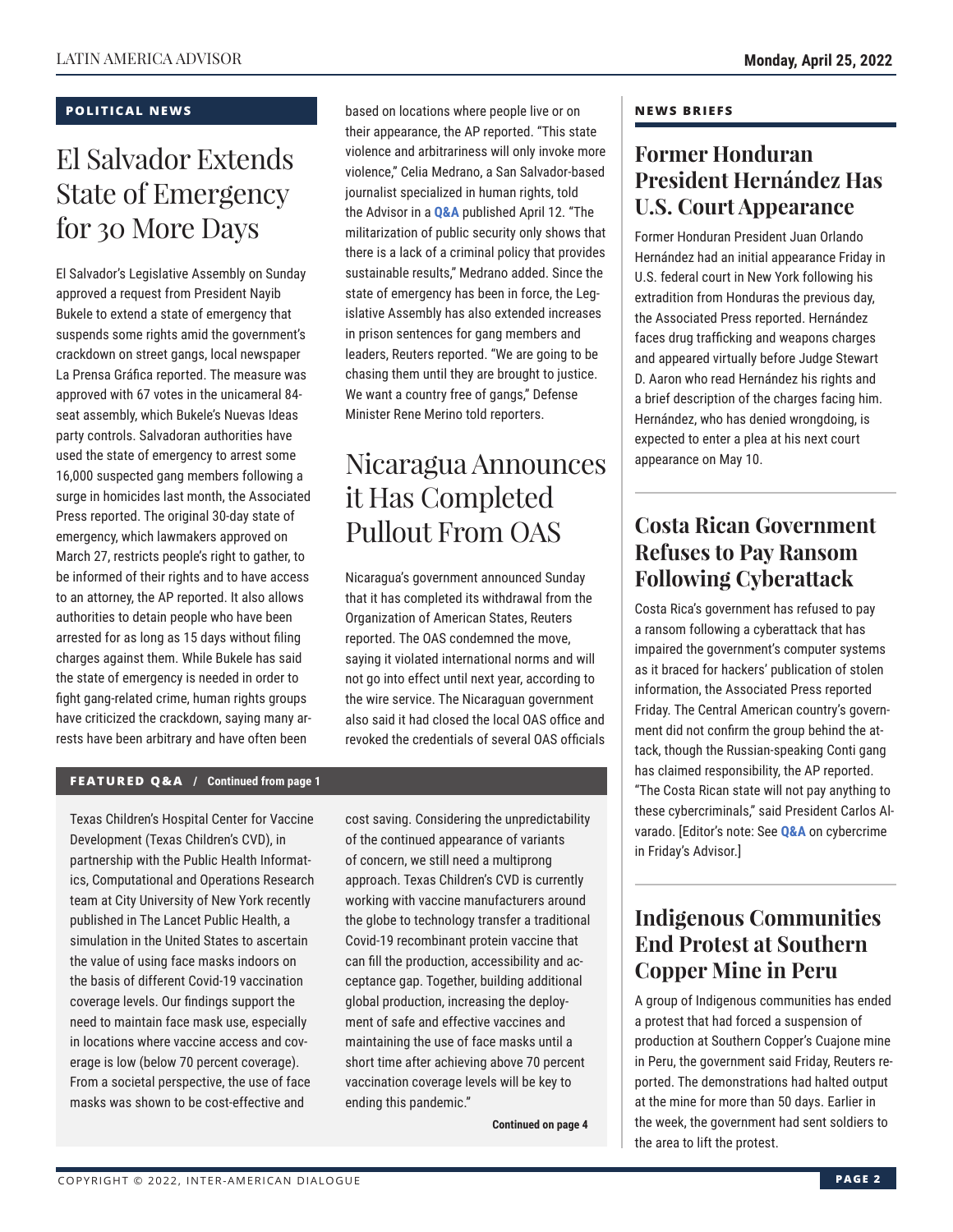in the country. The Ortega administration announced last November that it would leave the organization after the OAS General Assembly condemned President Daniel Ortega's re-election on Nov. 7 to a fourth consecutive term. The General Assembly called the election "not free, fair or transparent" adding that it lacked "democratic legitimacy," the Associated Press reported. Nicaragua's government waged a months-long crackdown on opponents in the months leading up to the election, arresting virtually every candidate who could mount a serious challenge to Ortega. The OAS said Ortega's decision to leave the group will not be recognized until the end of next year and that the country will still be considered an active member, Reuters reported. "This is a violation of the most basic international norms ... We demand that the Nicaraguan government respect the obligations that currently govern its relationship with the OAS and with every international organization of which Nicaragua is a part," the OAS said in a statement. [Editor's Note: See related **[Q&A](https://www.thedialogue.org/wp-content/uploads/2022/02/LAA220222.pdf)** in the Feb. 22 Advisor.]

#### **BUSINESS NEWS**

### Banorte Signs Confidentiality Deal to Study Citibanamex

Mexico's Grupo Financiero Banorte has signed confidentiality agreements in order to study data from Citibanamex unit as it considers buying Citigroup's Mexico consumer banking subsidiary, Spanish daily newspaper El País reported Friday. "This week the data room was opened, which includes the data that we and all those interested have to study," said Banorte CEO Marcos Ramírez, the newspaper reported. "It takes months to start digesting all that type of information, weigh models and see how they are," Ramírez added. After the announcement, Banorte's shares gained 7 percent in Friday's trading in Mexico City. The shares also rose following Banorte's better-than-expected earnings report and comments from executives that Banorte would launch a digital bank, Reuters reported. Banorte is seeking "an even

### **THE DIALOGUE CONTINUES**

### Has Venezuela's Economy Started to Turn a Corner?

Inflation in Venezuela hit its<br>
lowest level in almost a deca<br>
in March, finishing the first<br>
quarter of 2022 with a rate of **lowest level in almost a decade in March, finishing the first quarter of 2022 with a rate of 11.4 percent, according to data from the Andean country's central bank. Prices in the country have stabilized, thanks in part to the wider circulation of hard currencies, including the U.S. dollar. Some analysts estimate that Venezuela's economy could grow 20 percent this year due to an increase in hydrocarbon output and the rising global price of oil, Bloomberg News reported. What accounts for the slowdown in consumer price growth in Venezuela, and will President Nicolás Maduro's policies allow for this trend to continue? What are the drivers for economic growth in the Andean country, and can they be sustained in the long term? What sectors would benefit the most from continued economic growth in Venezuela?**

John Price, managing director<br>at Americas Market Intelli-<br>gence: "The survivability of<br>chavismo (now in its 23rd **at Americas Market Intelligence:** "The survivability of Chavismo (now in its 23rd consecutive year of power in Venezuela) confounds even the most cynical of political analysts. Stymied by sanctions, shunned by investors and ostracized by democracies, Venezuela's autocracy nonetheless continues to thrive. Following the collapse of oil prices at the end of 2014, most predicted the downfall of President Maduro, a pattern seen for five decades of oil economics.

playing field" against start-ups, said Ramírez. He added that if Banorte sees Citi's terms for the Mexican unit as "convenient," it will resent a proposal to its shareholders and board, Reuters reported Other banks have also expressed interest in Citibanamex. Spain's Banco Santander is among the potential buyers, El País reported. Last Thursday, Ana Botín, who chairs Santander, met with Mexican President Andrés Manuel

But Maduro and the Chavismo apparatus have endured thanks to Cuban-engineered surveillance, a ruthless military run army of soldiers and gangs who are aligned with the government, devious constitutional chess play and a quasi-criminal form of capitalism greased by the dollar generating activities of oil extraction, informal gold and diamond mining and currency arbitrage that enriches an elite cabal at the expense of most Venezuelans and the environmental devastation of Venezuelan natural resources. High oil prices, buoyed by post-Covid-19 recovery and Russia's invasion of Ukraine, have ushered in record volumes of petrodollars once again to Caracas. Elite neighborhoods are buzzing with flashy new cars and luxury goods. But the party will be short lived, because even the Bolivarian elite are not willing to bet their savings on Venezuela and instead siphon their excesses to places like Miami, New York and Madrid where they buy real estate and cash-churning businesses. As soon as oil prices descend again to earth, Venezuela will be reminded of the fact that its once enviable infrastructure and worldclass oil company, PDVSA, have been reduced to a stump, just like Shel Silverstein's sad ending in 'The Giving Tree.' "

#### **EDITOR'S NOTE: The comment above is a continuation of th[e Q&A pu](https://www.thedialogue.org/wp-content/uploads/2022/04/LAA220418.pdf)blished in the April 18 issue of the Advisor.**

López Obrador, El País reported. Santander commented on the meeting only to say Botín met with López Obrador to "reiterate Santander's commitment to Mexico's growth." Since Citi announced in January that it would sell the Mexican unit, potential buyers including Brazil's Itaú Unibanco and Mexican businessman Ricardo Salinas Pliego, who owns Mexico's Banco Azteca, have also expressed interest.